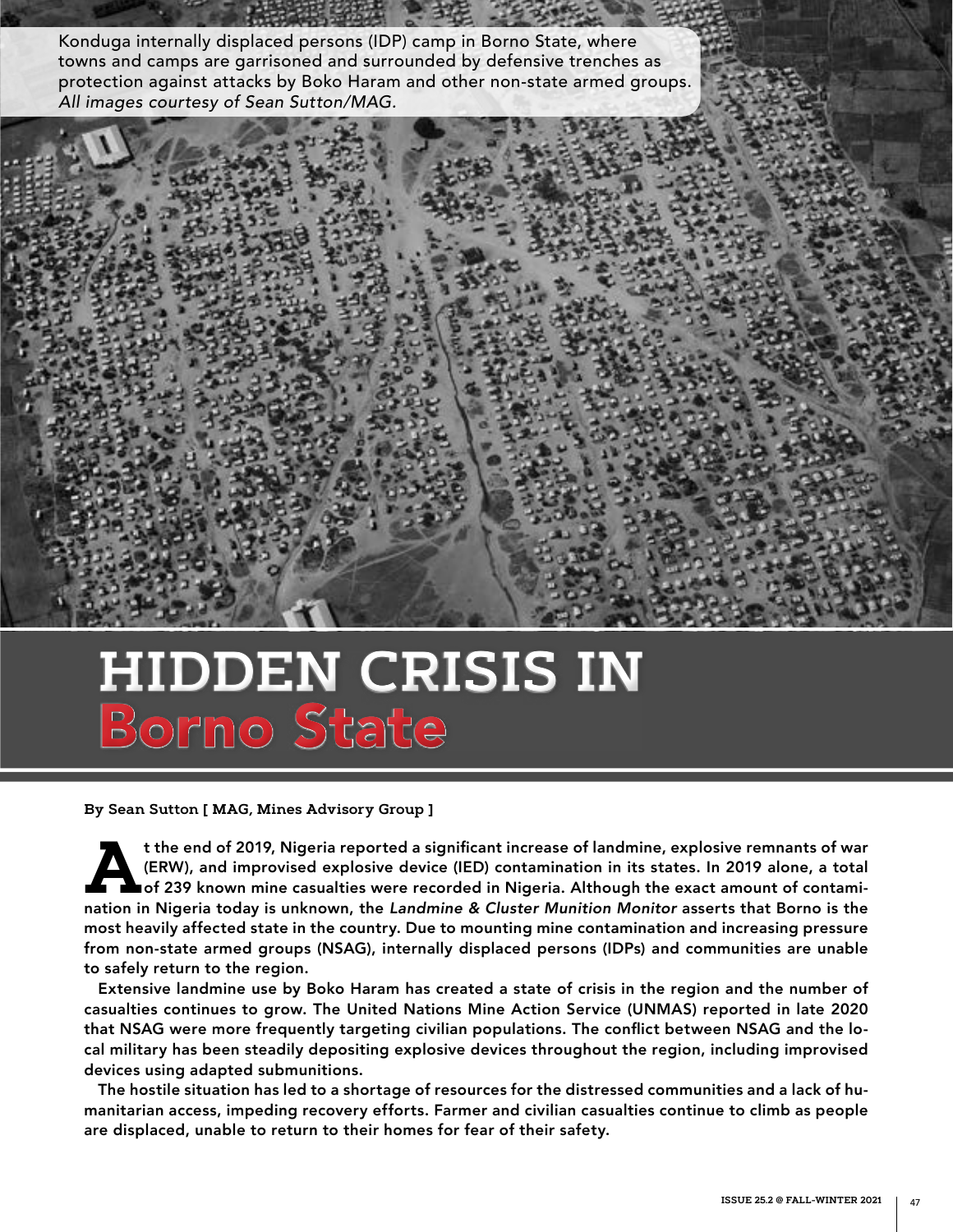## *These images were projected at the International Festival of Photojournalism, Visa Pour l'Image in France, September 2021.*

I travelled to Borno State, northeast Nigeria, for six weeks in October and November 2020 to document life in internally displaced persons (IDP) camps, the impact of the current conflict on people, and Mines Advisory Group's (MAG's) work there. Explosive ordnance—improvised landmines and unexploded ordnance—is part of this story. In Nigeria, I documented MAG's work: helping people to be safer in a dangerous environment through risk education and gathering evidence of hazardous contaminated areas.

I spent some time in and around the state capital of Maiduguri and travelled by helicopter a number of times to governmentcontrolled towns and enclaves (referred to as local government

areas [LGAs]). Due to frequent ambushes, travelling by road is unadvised and only by convoy with a military escort when possible. Improvised landmines are often used in these attacks.

I also spent time in Bama and Gwoza, strategically important towns previously controlled by Boko Haram. Gwoza was named by Boko Haram as their "califate capital" until the army wrestled it back in 2015. These LGAs come under regular attacks and many people searching for firewood or in their daily farming activities have been killed and abducted as they head out across the defensive anti-vehicle trench lines.

## In a makeshift unofficial camp for IDPs displaced by the conflict in Maiduguri, Modu Amara explained what had happened to his village and his people:

*The insurgents came into the village with vehicles shooting at 5 p.m. in the evening.*  They fired everywhere and we all ran to the bush as quick as we could. We came back *the next day and everything was burnt. Two children had been burnt in a house. All*  the animals were killed. All was gone so we had to come here to Maiduguri.

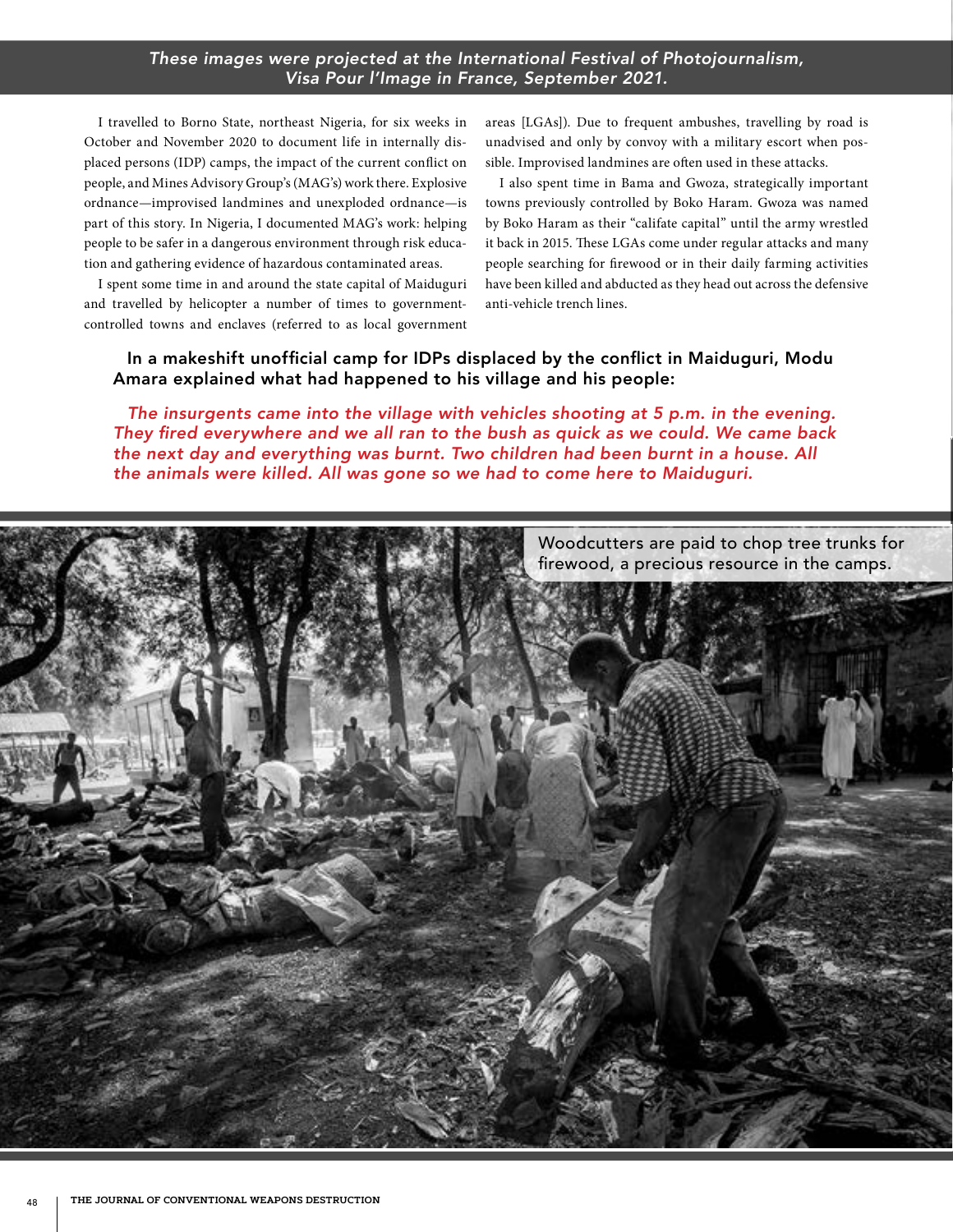

Mamza and her friend Falmata were badly injured when Falmata's nine-year-old grandson Mustapha detonated a rocket-propelled grenade he was playing with. Mustapha and his fourteen-year-old uncle Bakura thought the grenade was part of the water pump and brought it back to the IDP camp where they shelter in Maiduguri. Mustapha was killed instantly in the explosion. Bakura survived.

Falmata is one of MAG's trained focal points for landmine and explosive ordnance reports in one of Maiduguri's IDP camps and is very supportive of the work MAG has been doing here. Her husband Umar is the main Bulama or village chief, senior to the ten other Bulamas in the camp. They have nine of their own children as well as four adopted orphans. I met her in her smoky kitchen on a wobbly bench, as one of her children tended a steaming pot in the background:

It is important work, people often find dangerous explosives and its thanks to MAG that they know what is dangerous. Just two weeks ago, a woman reported to me that she had found something on a wire near a school 3 km up the road. I went and looked—from a distance—and saw a milk tin with a wire. I told the military and they dealt with it. An old woman was out fetching firewood. She found a hollow log with a big *bomb inside it. She reported it to the military at the gate, and they blew it up. She recognized it because of*  MAG. The work—it is good and it saves lives.

The village of Maiborti is 15 km south of Maiduguri on the road to Damboa. The attack mentioned previously happened in 2018. Since abandoning the burnt-out village, people have been going back to farm and they have paid a great price for doing so.

Akila, Usman, and Rukiya use large posters depicting improvised landmines made from everyday items: cooking pots, jerry cans, and tins. Other explosive threats like mortar bombs, rockets, and machine-gun ammunition feature along with caricatures demonstrating safe and good as well as dangerous and bad behavior. The highly experienced and skilled communicators guide the captivated audiences through the lessons. What should you look out for? What should you do if you are suspicious of something or an area? Who should you report it too? This frequently leads to reports of dangerous areas or locations of dangerous items.

The teams work with focus groups on gathering information and mapping it. During Contamination Baseline Assessments, roads, rivers, villages, and landmarks are drawn into the dust. Stones, leaves, and branches are useful props, marking houses, suspected landmines, or explosive ordnance. People are very animated and deep discussions ensue. The agreed map is then drawn on paper with all the information gathered and noted in detail. This local knowledge is very valuable and helps determine dangerous areas that can help prioritize clearance for safe returns as and when the security situation allows.

Everyone here has a story, and Thlawur's is no exception. During a lunchtime break, protected from the searing sun by the shade of a big tree, she told me her story: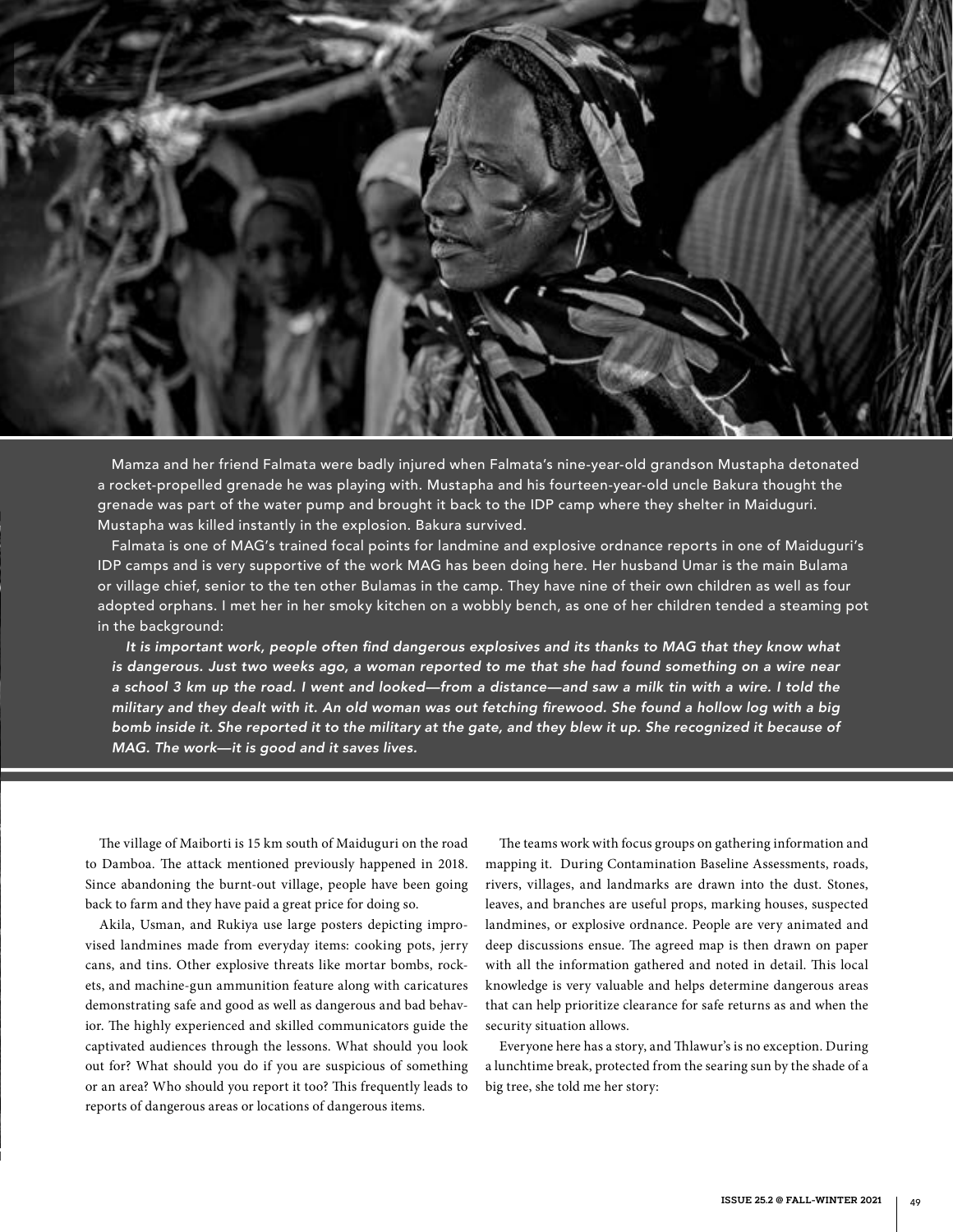I have suffered in the conflict but now I am helping others to survive. I started working with MAG in 2017. My family was living in Baga (on the shores of Lake Chad), but we had to leave because of insurgents in 2012 and we moved to Dele where we stayed until July 2014. When Boko Haram attacked the town, they killed my younger brother, they killed my uncle, they burned him and his child. We fled to Uba. We were there for five days and were attacked again. We fled for our lives and went to Yola. We left my grandmother there because she wasn't strong enough to move herself. That was how she died. We were in Yola for two to three months until it was attacked, so *we ran for our lives to Jos.*

Now I am helping other people with my work. When people go out, go to farm, they are at risk. But if I give them risk education, it will help them to identify it and it will save their lives. We tell them about the dangers and what to do if they encounter bombs. We tell them who to report to and what they should do to protect their lives. We put the safety messages into songs and play games so that they understand the messages. We also gather information on contaminated areas *and map the information.*



MAG teams of community liaison staff work across the region, usually doing three-week stints, often in difficult conditions. In Bama's General Hospital camp, the team organizes separate groups of men and women in preparation for life-saving lessons related to explosive ordnance. One of the community liaison officers (CLOs), a young woman called Thlawur, entertains a large and growing group of children. This is the most fun the kids have had in ages, they are ecstatic—totally overexcited. She leads the crowd of kids away from the risk education lessons across to another part of the camp to stop them from disturbing the lessons for the adults. There is little for the kids to do in the camp: no TV, no PlayStation, in fact the only toys you see are homemade, like wire buggies with bottle-top wheels.

Thlawur has the kids dancing and singing songs with lines like "What do you do if you find a bomb?"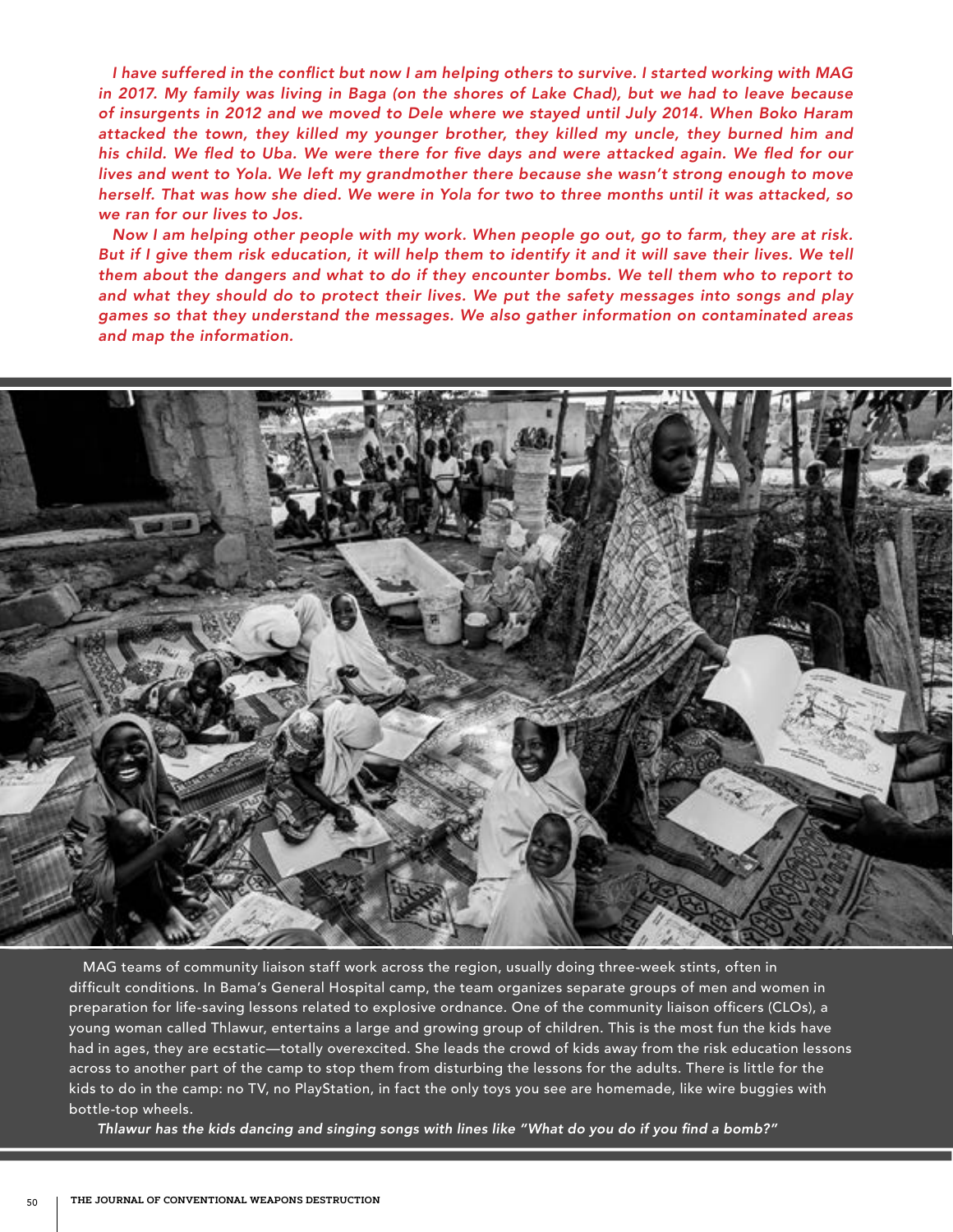As I was leaving the camp on my last day in Bama, I saw a distinguished looking man with a smart embroidered hat and shirt. I stopped to take his portrait, and he explained that he was Aga Jato, the Bulama from Kimeri village. He told me everyone had fled three years ago and can never go back because there are improvised landmines on all the tracks. As we were talking, a crowd gathered and different people added their landmine story. One man called Jelomi from Mairamburi village described how he stepped on a mine: "It made a loud bang and metal cut my leg," he said pointing at a scar running around his left calf muscle, "but the mine didn't go off properly. It was made from a milk tin and it was the lid that cut my leg." Jelomi was fortunate—the explosives didn't go off, and it was probably the force of the detonator that blasted the lid into his leg.

The men described all sorts of things they have seen made into improvised landmines from perfume bottles to cooking pots. They explained that the army cleared the main routes, but roads to small villages and all of the tracks and paths were mined. They said that there was a lot of unexploded shells and bombs as well from all of the fighting that has happened over the years. "More than 300 villages around here are mined!" Umar Modu Saya told me.

In Gwoza, Boko Haram's former califate capital, the camp chairman of the GSS IDP camp Ibrahim Mbaya explains that two weeks earlier there had been a well-coordinated and intense attack by Boko Haram. The camp was caught in the cross fire of the nighttime attack:

Rockets and bullets were flying, we all lay on the ground in fear. We could hear the insurgents calling out "Allahu Akbar"—it was very frightening, and we have all experienced this before. The attacks also mean there are unexploded shells. We are grateful to MAG for helping us learn how to recognize the threat. People find things now and report them to me rather than trying to pick them up.

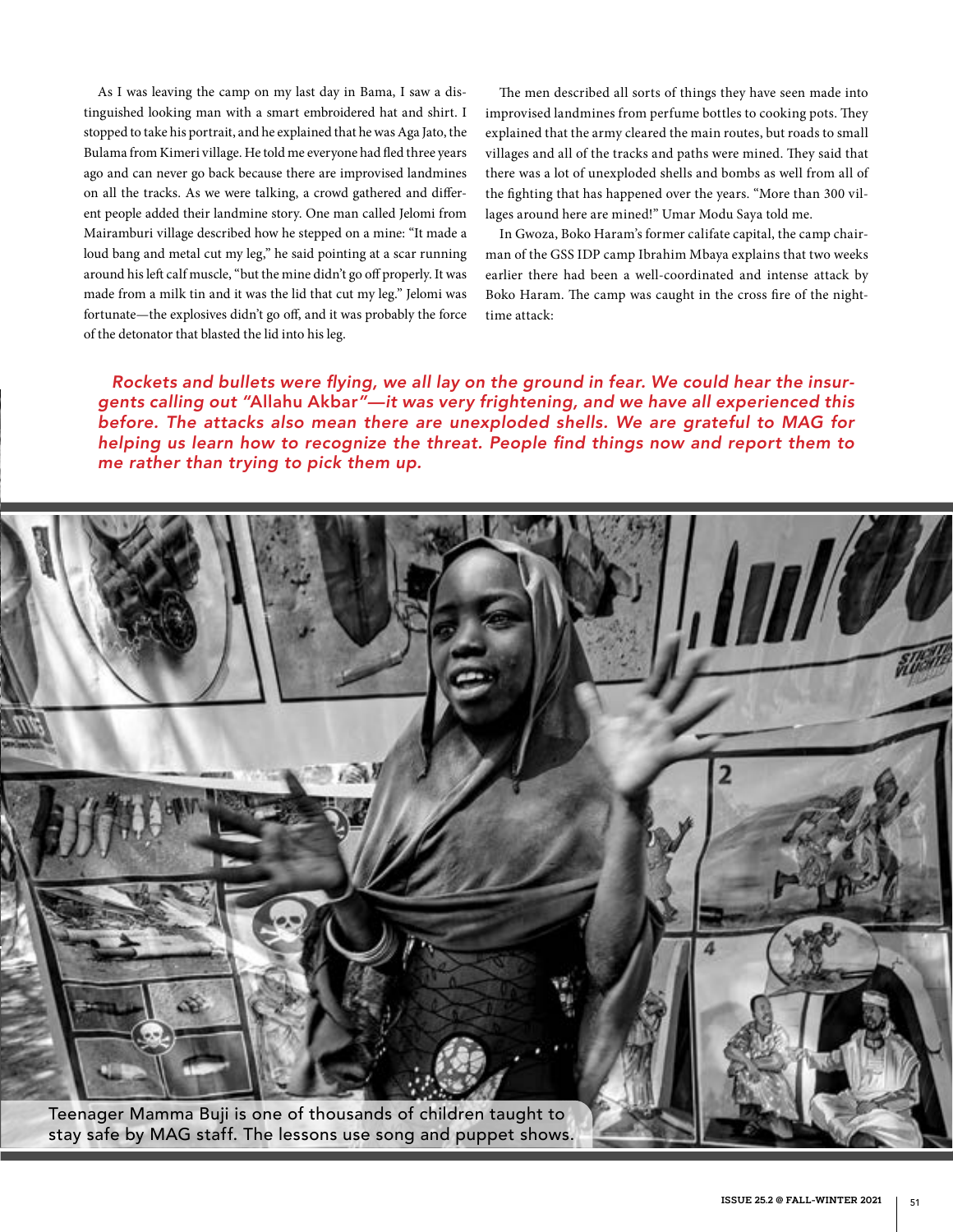In Bama, people explain to MAG staff where they have seen unexploded devices. This survey work is essential to help keep people safe.

#### **Sean Sutton**

Photojournalist and International Communications Manager MAG (Mines Advisory Group)

Sean Sutton is an award-winning photojournalist; his wellknown pictures show the impact of landmines and explosive remnants of war on communities and have been published and exhibited all over the world. His book documenting how unex-

ploded ordnance affects people in Laos was runner-up for the Leica European Publisher's Award. Sutton is MAG's international communications manager and has worked for the organization since 1997.

Lessons in Bama camp.